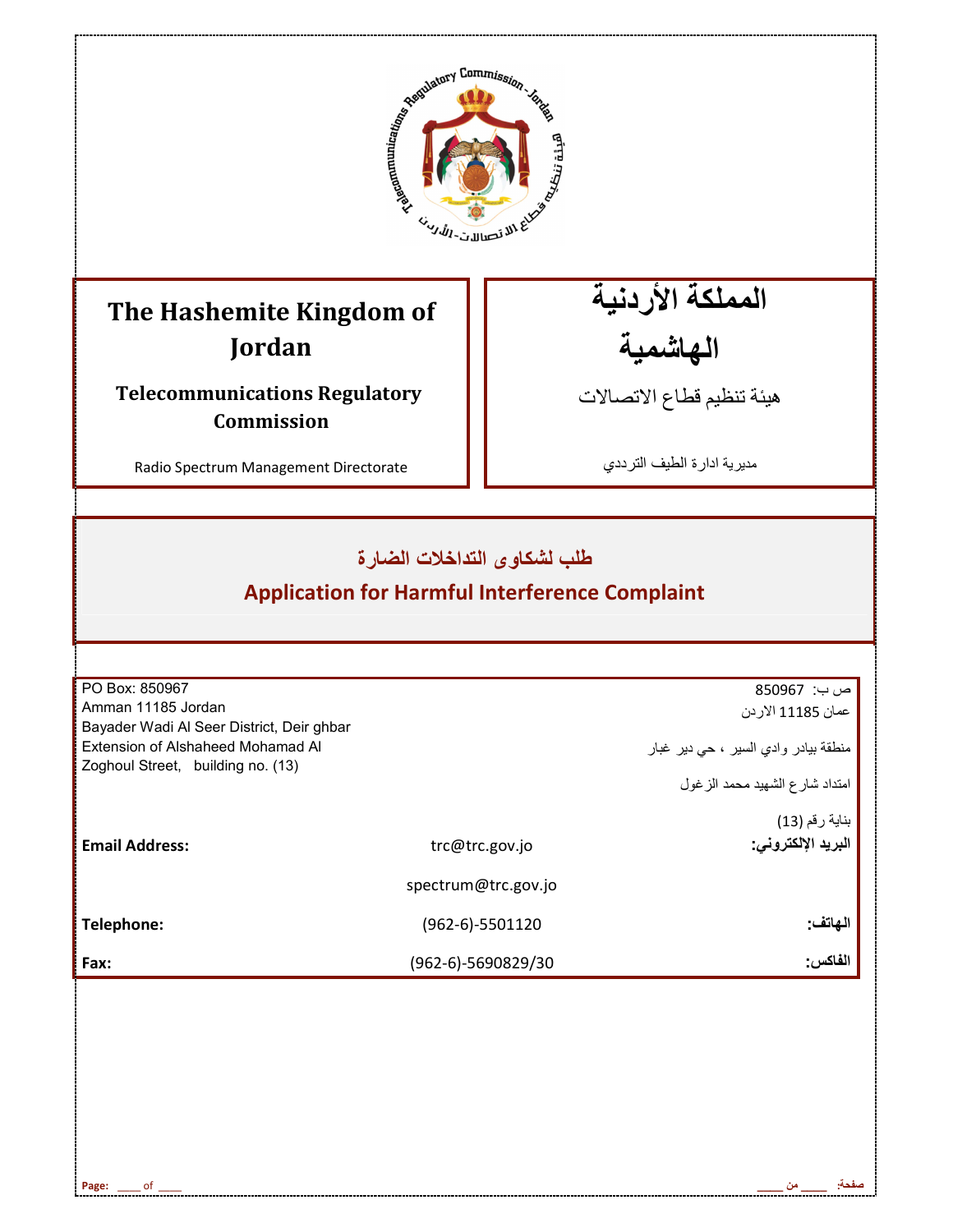

Ť

#### <mark>دائرة إدارة الطيف الترددي</mark> **Radio Spectrum Management Department**

طلب لشكاو *ى* التداخلات الضار ة  **Application for Harmful Interference Complaint**

رNم رRS Fدم اطQب: **\_\_\_\_\_\_\_\_\_\_\_\_\_\_\_\_\_\_\_\_\_\_** :number Reference Applicant

| $\mathbf{1}$    | <b>Complainer Details</b> (to be filled by Applicant)  | 1. بيانات المشتكي (تعبأ من قِبل مُقدم الطلب) |
|-----------------|--------------------------------------------------------|----------------------------------------------|
| $\parallel$ 1.1 | الإسم / Name                                           |                                              |
| $\sqrt{1.2}$    | اسم الجهة / المؤسسة / Name of Organization             |                                              |
| $\sqrt{1.3}$    | العنوان و أرقام الأتصال / Address & Contact            |                                              |
| $\sqrt{1.4}$    | الهاتف / Telephone                                     |                                              |
| $\vert$ 1.5     | الفاكس / Fax                                           |                                              |
| $\vert$ 1.6     | البريد الالكتروني / Email                              |                                              |
| $\sqrt{1.7}$    | إسم الخدمة الراديوية / Radiocommunication Service Name |                                              |

| For Administrative use Only<br>2. |                                                                                        |                |                    | للاستخدام الادار  فقط |          |
|-----------------------------------|----------------------------------------------------------------------------------------|----------------|--------------------|-----------------------|----------|
| 2.1                               | المرجع /TRC Reference Number                                                           |                |                    |                       |          |
| 2.2                               | Name of TRC Employee who received the application/<br>إسم موظف الهيئة الذي استلم الطلب |                |                    |                       |          |
| Date of Application<br>receipt:   |                                                                                        | dd / mm / yyyy | تاريخ استلام الطلب | Signature:            | التوقيع: |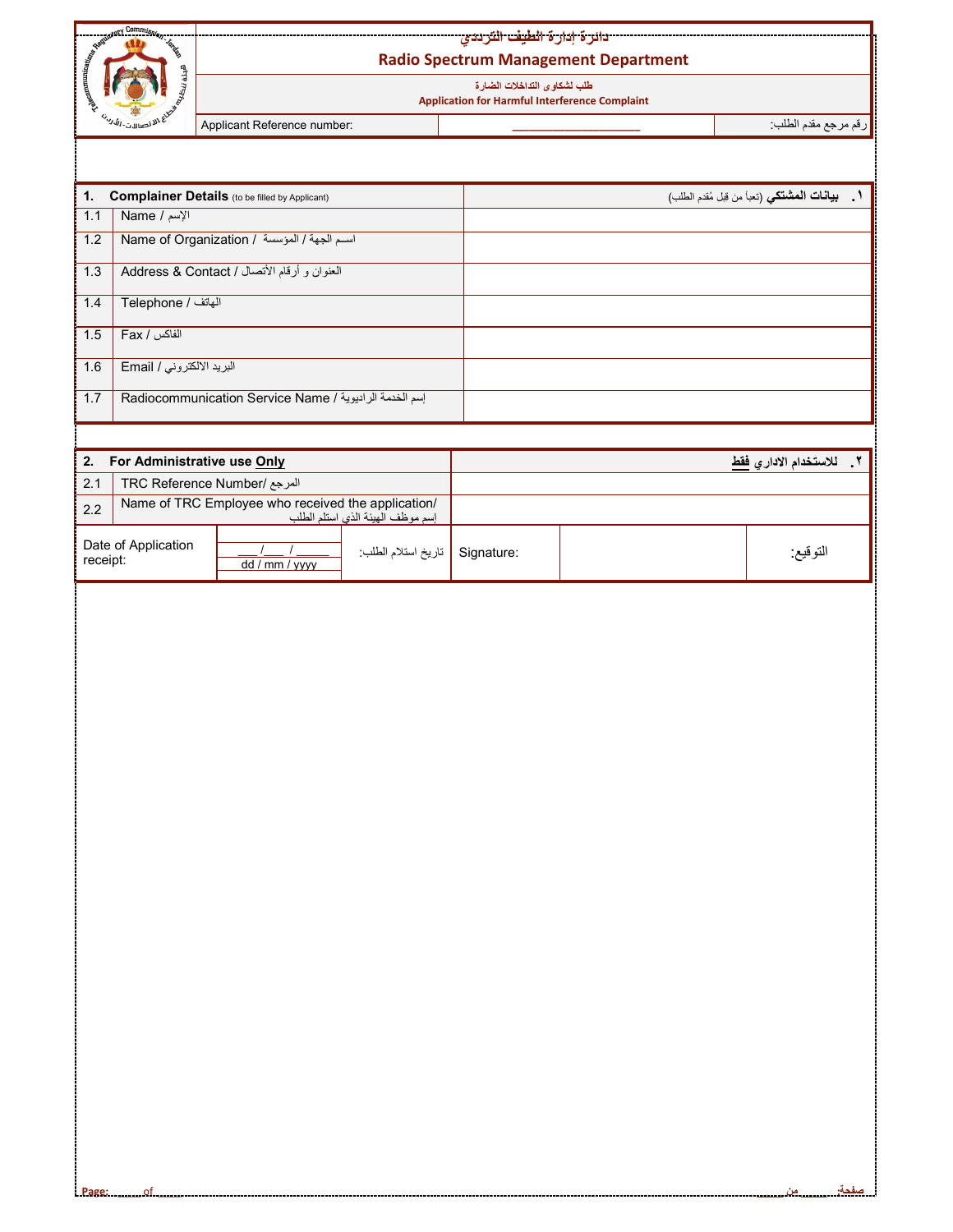| CONTRACTOR CONTRACTOR<br>ع الاقتصالات-ال <sup>ل</sup> / |                            | <mark>- دائرة إدارة الطيف الترددي</mark><br><b>Radio Spectrum Management Department</b>          |                                                         |  |  |  |
|---------------------------------------------------------|----------------------------|--------------------------------------------------------------------------------------------------|---------------------------------------------------------|--|--|--|
|                                                         |                            | طلب لشكاوى التداخلات الضارة<br><b>Application for Harmful Interference Complaint</b>             |                                                         |  |  |  |
|                                                         |                            | Applicant Reference number:                                                                      | رقم مرجع مقدم الطلب                                     |  |  |  |
|                                                         |                            |                                                                                                  |                                                         |  |  |  |
| 3.                                                      | <b>License Details</b>     |                                                                                                  | ٣. معلومات عن الترخيص                                   |  |  |  |
| 3.1                                                     |                            | License Number * / رقم الترخيص                                                                   |                                                         |  |  |  |
| 3.2                                                     | Service */ نخدمة /*        |                                                                                                  |                                                         |  |  |  |
| 3.3                                                     |                            | تاريخ إنتهاء الترخيص /* License Expiry Date                                                      |                                                         |  |  |  |
|                                                         |                            |                                                                                                  |                                                         |  |  |  |
| 4.<br>4.1                                               | Site Name */ اسم الموقع /* | <b>Interfered Station / Frequency Details</b>                                                    | ٤. معلومات عن المحطة /الترددات موضوع التداخل            |  |  |  |
|                                                         |                            |                                                                                                  | Έ                                                       |  |  |  |
| 4.2                                                     | خط الطول /* Longitude      |                                                                                                  | Min.<br>Sec.<br>Deg.                                    |  |  |  |
| 4.3                                                     | خط العرض /* Latitude       |                                                                                                  | N<br>Min.<br>Deg.<br>Sec.                               |  |  |  |
| 4.4                                                     |                            | Frequency (Mhz) */ التردد /*                                                                     |                                                         |  |  |  |
| 4.5                                                     |                            | عرض النطاق الترددي /* (Channel Bandwidth (KHz                                                    |                                                         |  |  |  |
| 4.6                                                     |                            | إرتفاع الهوائي فوق مستوى الأرض/* (Antenna Height AGL (m                                          |                                                         |  |  |  |
| 4.7                                                     | قاعدة البرج أو العامود (م) | Antenna Height above the mast base (m) / ارتفاع المهوائي عن / Antenna Height above the mast base |                                                         |  |  |  |
| 4.8                                                     |                            | Antenna Mounting type / كيفية تثبيت الهوائي                                                      | Green Field<br>Rooftop<br>Wall Mount<br>Indoor Solution |  |  |  |
|                                                         |                            |                                                                                                  |                                                         |  |  |  |
| $\overline{5.1}$                                        | 5. Interference Duration   | Interference Start Date */ التداخل /*                                                            | مدة التداخل                                             |  |  |  |
| $5.2$                                                   |                            | Time of Interference during the day /                                                            |                                                         |  |  |  |
|                                                         |                            | وقت التداخل خلال النهار                                                                          |                                                         |  |  |  |
| 5.2.1                                                   | من /* From                 |                                                                                                  |                                                         |  |  |  |
| 5.2.2                                                   | آلی /* To                  |                                                                                                  |                                                         |  |  |  |
|                                                         |                            |                                                                                                  |                                                         |  |  |  |
|                                                         |                            |                                                                                                  |                                                         |  |  |  |
|                                                         |                            |                                                                                                  |                                                         |  |  |  |
|                                                         |                            |                                                                                                  |                                                         |  |  |  |
|                                                         |                            |                                                                                                  |                                                         |  |  |  |
|                                                         |                            |                                                                                                  |                                                         |  |  |  |
|                                                         |                            |                                                                                                  |                                                         |  |  |  |
|                                                         |                            |                                                                                                  |                                                         |  |  |  |
|                                                         |                            |                                                                                                  |                                                         |  |  |  |
| Page:                                                   | .of                        |                                                                                                  |                                                         |  |  |  |